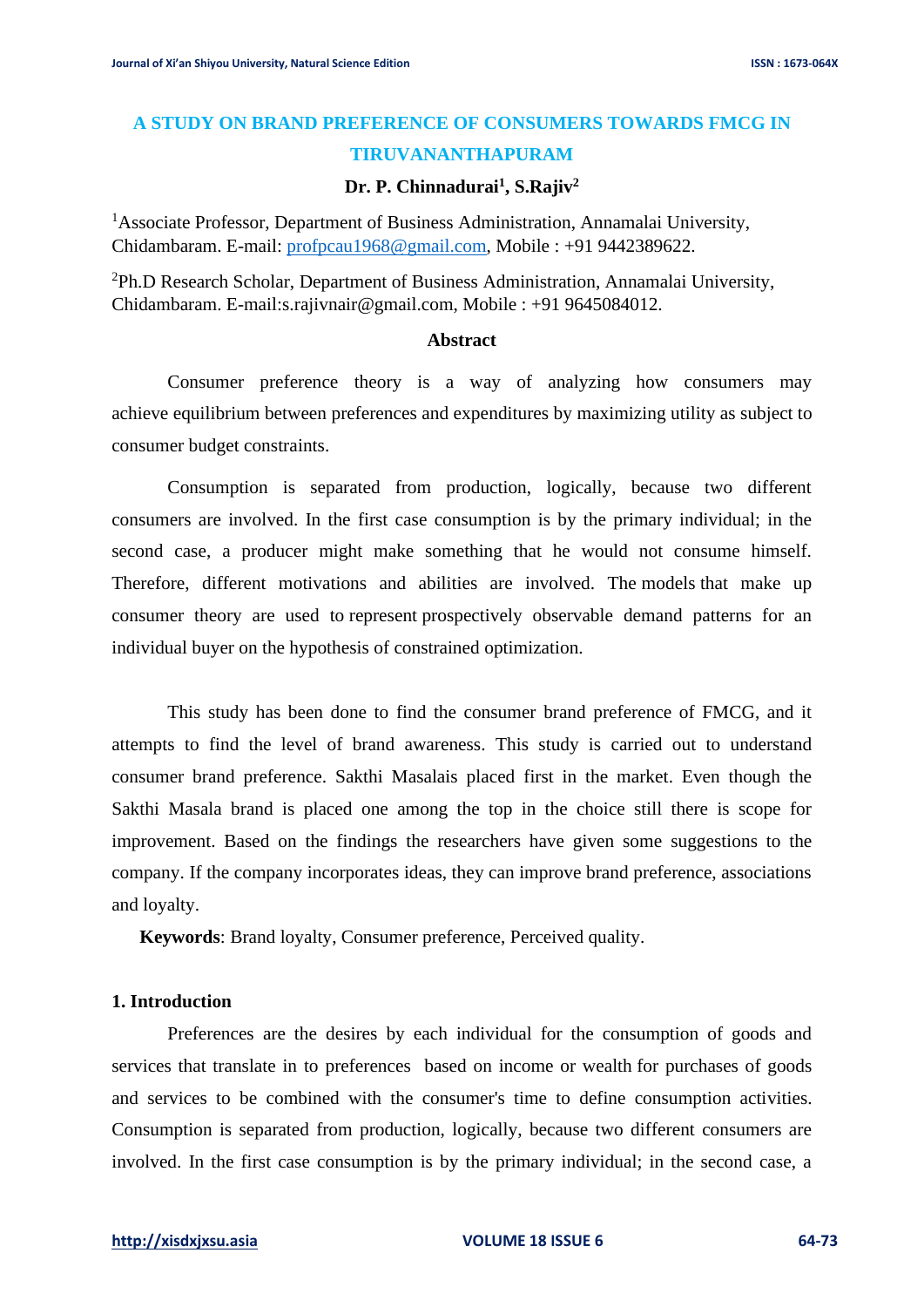producer might make something that he would not consume himself. Therefore, different motivations and abilities are involved. The [models](http://en.wikipedia.org/wiki/Model_(economics)) that make up consumer theory are used to [represent](http://en.wikipedia.org/wiki/Mathematical_problem) prospectively observable demand patterns for an individual buyer on the [hypothesis](http://en.wikipedia.org/wiki/Hypothesis) of constrained optimization. Prominent variables used to explain the rate at which the good is purchased (demanded) are the price per unit of that good, prices of related goods, and wealth of the consumer

 Fast Moving Consumer Goods (FMCG) goods are all consumable items (other than groceries/pulses) that one needs to buy at regular intervals. These are items which are used daily, and so have a quick rate of consumption, and a high return. FMCG can broadly be categorized into three segments which are:

- 1. Household items as soaps, detergents, household accessories, etc,
- 2. Personal care items as shampoos, toothpaste, shaving products, etc and finally
- 3. Food and Beverages as snacks, processed foods, tea, coffee, edible oils, soft drinks etc.

Global leaders in the FMCG segment are Nestlé, ITC, Hindustan Unilever Limited, Reckitt Benckiser, Unilever, Procter & Gamble, Coca-Cola, Carlsberg, Kleenex, General Mills, Pepsi, Gillette etc.

As per the recent developments in FMCG it is assured that the consumption of the FMCG products will have a satisfactorily growth with the rising income level of Indian populace in both the rural and urban areas. Around 200 million people are expected become the consumer of processed and packaged foods by the year 2010.

The major activities of the food- processing sector are permitted 100% foreign equity 100% NRI and Overseas Corporate Bodies (OCB) investment to meet the rising demand of the consumers.

Beverland (2001) studied the level of brand awareness within the New Zealand market for ZESPRI kiwi fruit. The effectiveness of this branding strategy employed by kiwi fruit, New Zealand was studied. It is indicated that brand awareness could be increased through a relationship making program me involving targeted marketing and supply chain management.

Sukato and Elsey (2009) examined the phenomena of male consumer behaviour in buying skin care products in Thailand. In order to cope with the research purpose, Fishbein and Ajzen"s theory of reasoned action model is employed as a theoretical framework and modified by adding the self-image construct. The results of the study confirm that beliefs,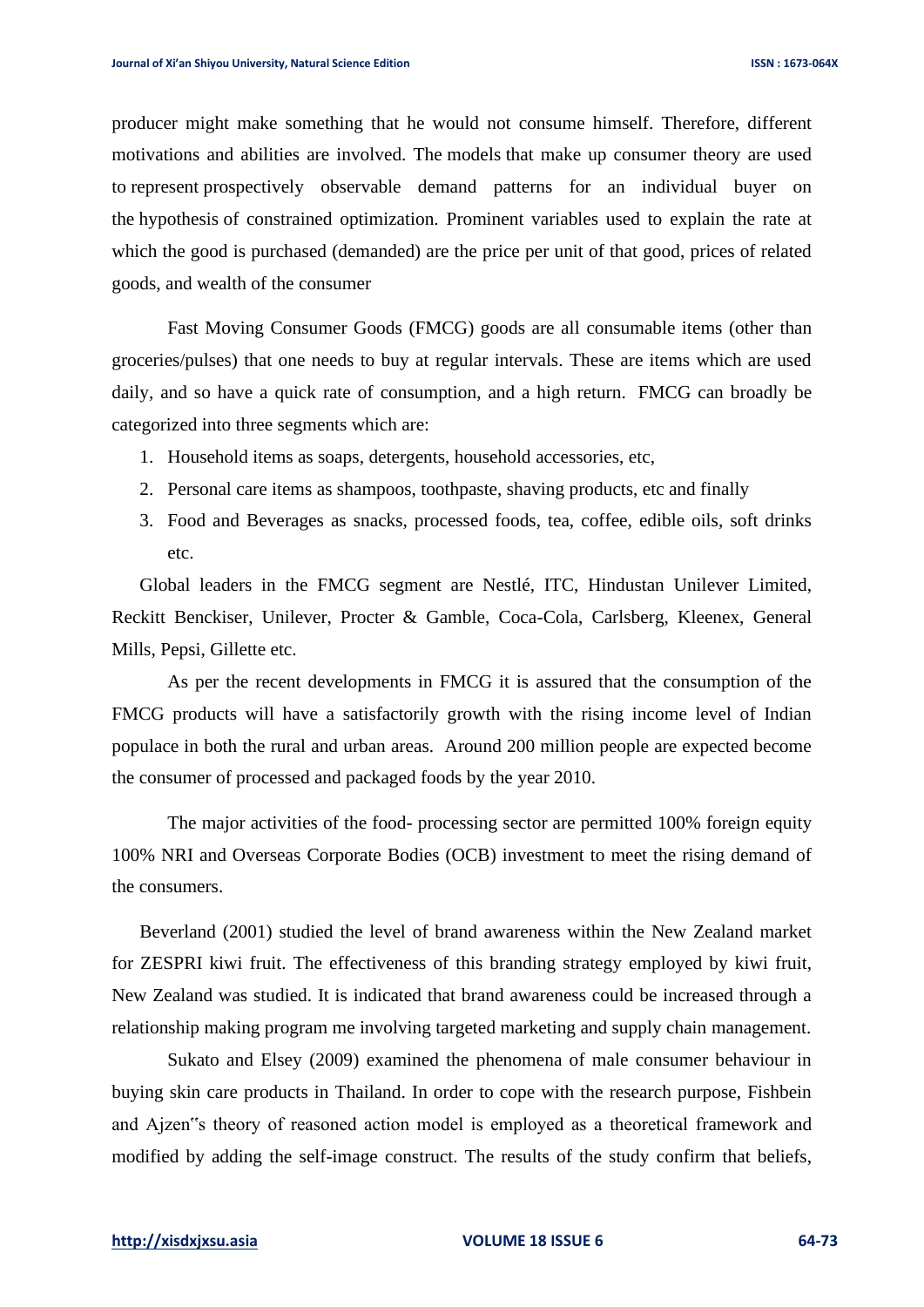self-image, normative influences, and attitudes have impacts on purchase intention and purchase behaviour in buying skin care products among Bangkok male consumers and therefore, the modified theory of reasoned action is appropriate to explain male consumer behaviour in the purchase of specific cosmetic product in the Thai setting.

Vani, et al. (2010) examined consumer behaviour in Bangalore city regarding toothpaste bands and found that consumer awareness of toothpaste is less in Bangalore city. Oral care market offers huge potential as penetration and per capita consumption of oral care product is very low in India. Further, the study found that brand image, advertising and offer play an important role in purchasing toothpaste, sometimes based on the offer the consumer compare with competitor product and select the best one. Product attribute also analyzed by the consumer for deciding a brand. Switching of one product to other company product is mainly based on advertisement, brand name, packaging availability and price rise.

#### **2. Statement of the problem**

A brand is one of the essential elements for the product. A brand which helps to identify the product and it is used among consumers. This study has been done to find the consumer brand preference of FMCG, and it attempts to find the level of brand awareness. So this research is entitled as "**A Study on Consumer Brand Preference of Sakthi Masala concerning Tiruvananthapuram''.**

#### **3. Objectives of the study**

- ➢ To know the percentage of male and females those are aware of Sakthi Masala.
- $\triangleright$  To study the consumer perception about the taste and availability of Sakthi Masala.
- $\triangleright$  To find out at what extent do the public response to their products.
- ➢ To offer suggestions based on the study to improve the awareness, association and loyalty level of Sakthi Masala products.

### **4. Literature review**

Chandrasekhar (2012) analyzed the consumer buying behaviour and brand loyalty in rural markets regarding fast moving consumer goods and found that brand loyalty is more in Badangpet and Nadergul region and less in Chintulla in soaps category. In hair oil category, branded products usage is more in Badangpet and Nadergul villages and consumer prefer to purchase local brands in Chintulla village. It is also found that Vatika and Navratan hair oils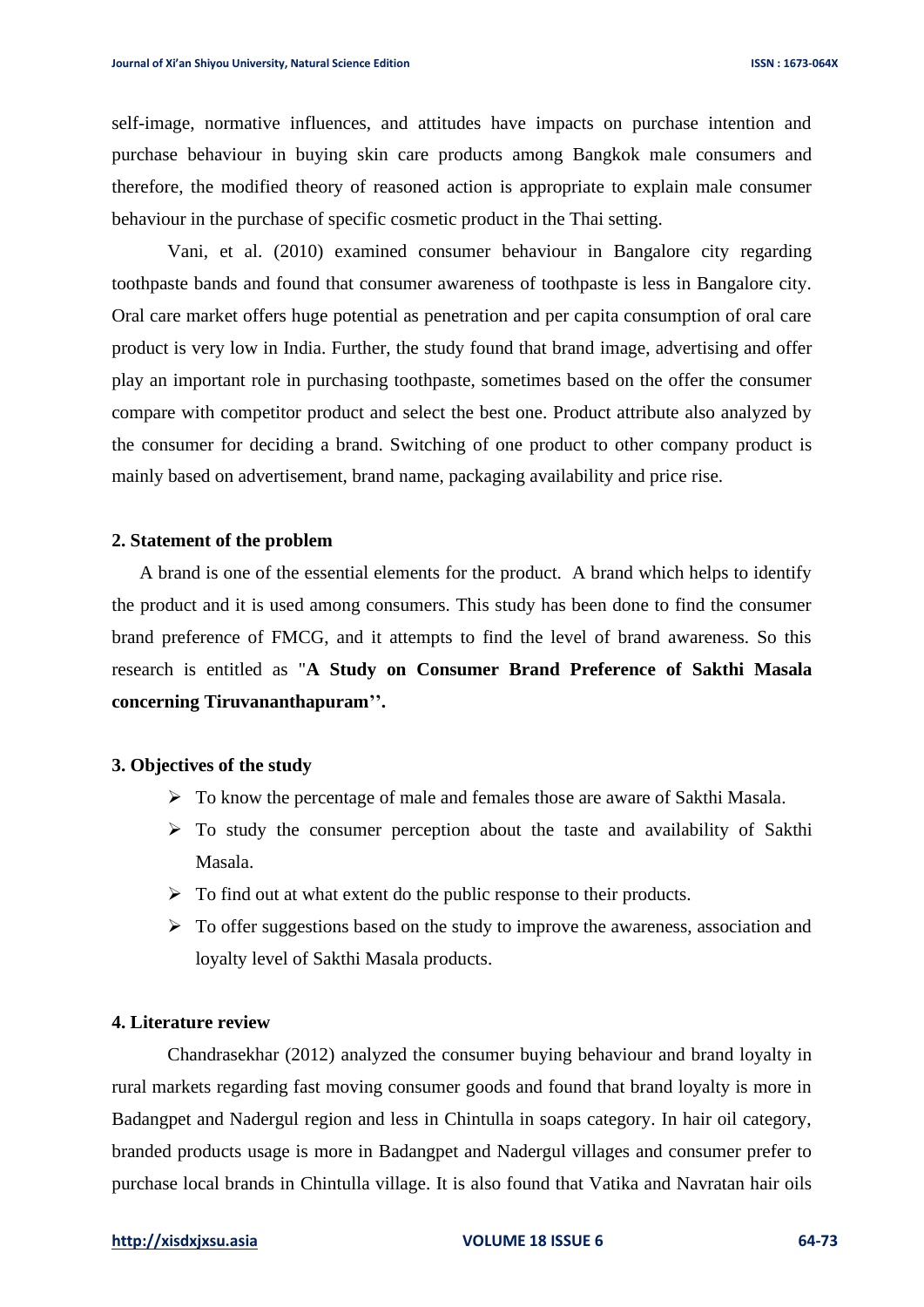dominate in Badangpet, Parachute hair oil in Nadergul and Gograda local brand and Dabur in Chintulla. In case of Biscuits category, consumers mostly buy in loose, which are available in nearby shops like Salt biscuits, Osmania biscuits etc. Parle-G and Tiger are mostly used brands in Badangpet. Tea is purchased in loose, which is available in local shops. The popular brands Red Label, Three Roses and Gemini are used in Badangpet village. Further, the study found that coffee consumption is very less or no consumption in Nadergul and Chintulla villages. In case of washing powder, Nirma dominate all the three selected sample rural markets regions. In remote area like Chintulla, Nirma sell Rs. 1 sachets.

Jain and Sharma (2012) analyzed the brand awareness and customer preferences for FMCG products in rural market of Garhwal region. The study found that average awareness of the respondents in the rural market is approximately 75 per cent, 70 per cent, 72 per cent, 64 per cent and 73 per cent in case of shampoo, washing powder, soap, tea, toothpaste respectively, which infers that people in the rural market have on an average awareness about most of the products. In the shampoo category, the study found that the respondents give 1st rank to Pantene and last rank to Chik; in case of washing powder, 1<sup>st</sup> rank to Surf Excel and last rank to Nirma; to soap category, 1st rank to Dettol and last rank to Rexona; in case of Tea, 1st rank to Tata tea and last rank to Maharani tea and in category of toothpaste, 1st rank to Colgate and last rank to Cibaca which infers that advertising and marketing activities have major influences in choices of people in rural market. The study further found that among various factors like quality, price, easy availability, family liking, advertisement, variety, credit attributes of brand preference; the quality is the first preference in case of brand choices and rural people give least preference to variety and credit attributes. It is also concluded that there is a positive impact of media on brand preference of FMCG products among consumers.

Jayswal and Shah (2012) analyzed the effect of some selected FMCG product"s television, advertisements with commonly used negative emotional appeals on cognitive message rocessing style of Indian house wives. The study revealing different effect of different advertisement with negative emotional appeals derived that advertising creative aspect has considered most important and it has been truly said that "what you say is equally important to how you say." Through varied hypothesis developed by the researcher, the findings is negative emotional advertising appeal makes the cognitive response positive, helps to form positive attitude and this increases the customer intention to buy the brand. The different advertising themes have difference in their effect on individual perception. Prajapati and Thakor (2012) examined the competitive and innovative promotional tools used by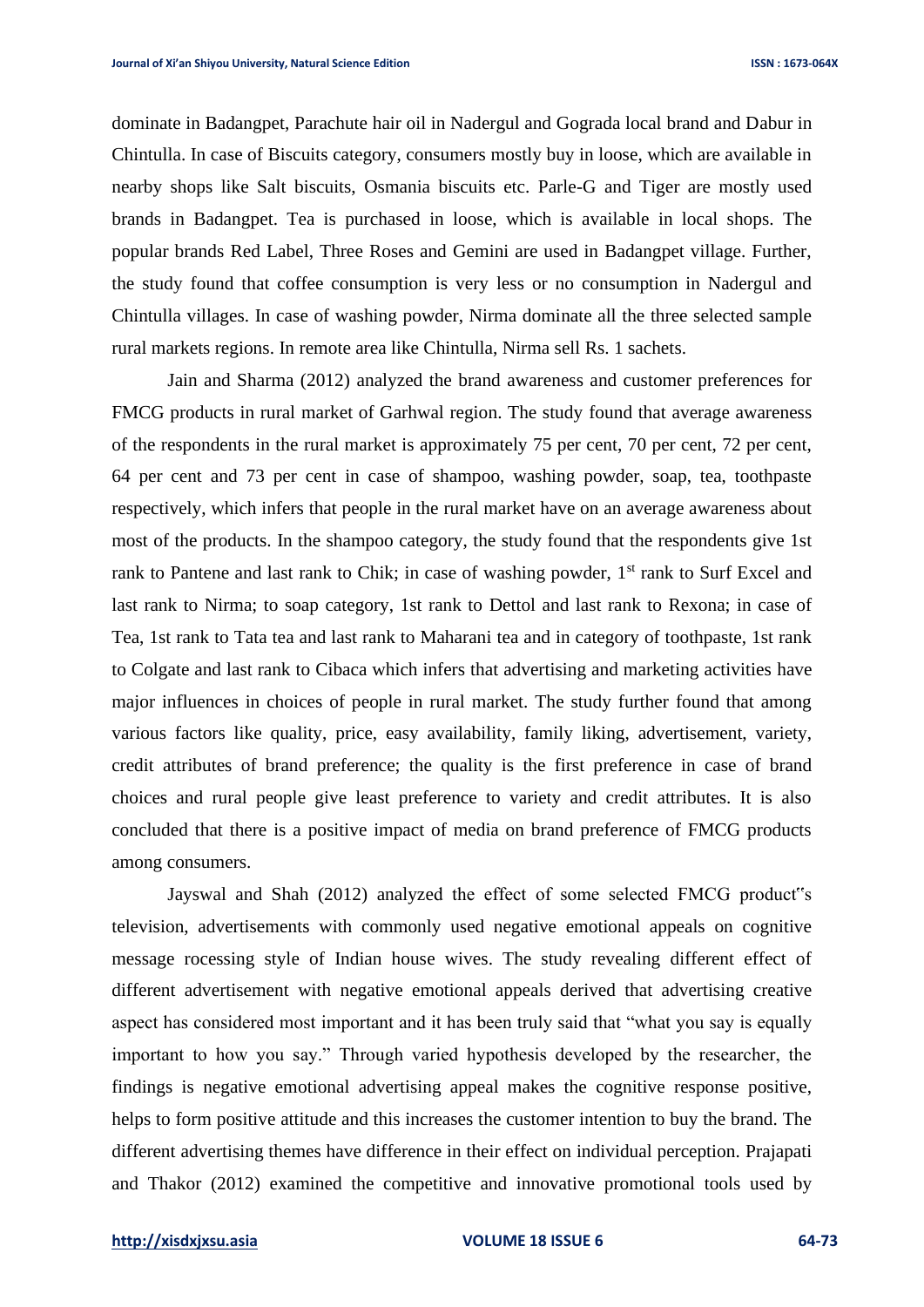toothpaste companies in rural market and its impact on consumer buying behaviour in Gujarat. The study found that rural consumers are more concerned about the quality, brand name of the oral care products purchased by them.

Ranu and Rishu (2012) analyzed the scope of Ingredient branding in creating sustainable differentiation advantage for FMCG companies. The results of the study revealed that careful planning must be done before entering into a relationship in order to maximize the benefits of any ingredient branding strategy. Along with the costs involved in forming and maintaining the alliance, and the opportunity cost involved for the partnering firm, the consumer"s quality sensitivity and their ability to evaluate quality must also be considered. Firms considering an ingredient branding strategy must also evaluate the customer"s perception toward each brand prior to the alliance. The perceived fit of the products as well as the brands must be understood, and the level of customer familiarity with each brand must be gauged. This will help marketers in developing a successful Ingredient branding strategy, which builds on the strengths of the partnering brands and generates additional value for the consumer.

Mishra, et al. (2012) examined the major dimensions of consumers" perception about the benefits they derive from different types of sales promotion schemes in durable goods and to build a framework showing the valid relationships among all types of multiple consumer benefits of sales promotion in consumer durables. This exploratory study is mainly based on field survey carried out in India. The findings indicate that consumers perceive factors like savings, higher product quality, shopping convenience categorized as utilitarian benefits and value expression, entertainment, exploration categorized as hedonic benefits as primary reasons for taking advantage of various sales promotion schemes.

Vaishnani (2012) examined and measured brand equity perception with reference to sales promotion schemes for selected FMCG products and it is concluded that there is no significant difference between of brand equity perception among gender as one of the demographic variables. Apart from it, it is concluded that there is significant difference between brand equity perceptions among various employment status. Adding to it, it is clear that self - employed consumers compare to not employed.

The identity dimensions reflection (i.e., image of the target group) and self-image (i.e., how the brand makes consumers feel) depict the receiver. The dimensions culture (i.e., values) and relationship (i.e., mode of conduct) form a bridge between the sender and the receiver (Sritharan R, and Samudhrarajakumar C. 2008)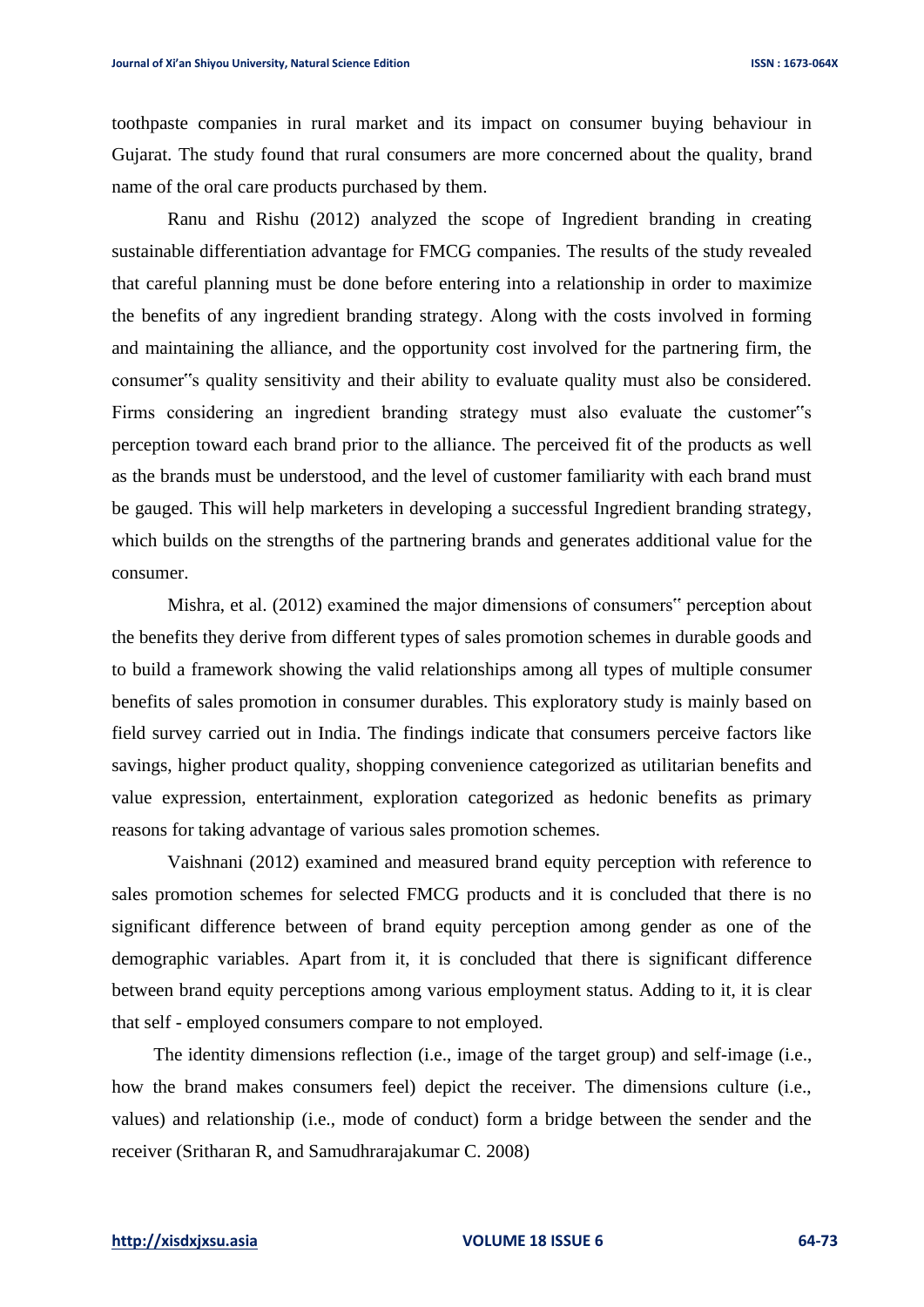Tamizh jyothi and Samudhra Rajkumar (2005) concluded in their study on the effectiveness of celebrity advertisements, wherein they have considered product categories and brands are the important factors that influence the effectiveness of celebrity advertisements.

Tamizh jyothi and Samudhra Rajkumar (2005) conducted a study on the effectiveness of celebrity advertisements, and identified that the products and brands are the key factors in the determination of the effectiveness of celebrity advertisements.

Kailasam Tamizhjyothi and Samudhra Rajakumar (2011) concluded in their study on the role of profession in the prediction of effectiveness of multiple celebrity endorsement, and found that attitude towards celebrity and attitude towards brands will be enhanced when it is endorsed by multiple celebrities. However, profession of the celebrity is a major factor in the prediction of multiple celebrity endorsement effectiveness.

Kailasam Tamizhjyothi and Samudhra Rajakumar (2011) found that attitude towards celebrity and attitude towards brands have significant influence on the purchase of multiple celebrity endorsed products or brands. Profession of the celebrity is also considered while predicting the effectiveness of multiple celebrity endorsement.

#### **5. Research Design**

Descriptive research design is used in this study. This study includes both Primary and Secondary data.The primary data are collected from the public through a well-structured questionnaire. The secondary data are collected from internal and external records like Websites, Journals, Books, and so on. The sample size of this study is 425.The sampling method used in this research is**Quota Sampling.**

#### **6. Findings of the study**

Majority of91 per cent of the respondents are 35- 41 years of age category. A significant portion of 76 per cent of the respondents is female.A significant portion of 75 per cent of the respondents is married.Considerable portion of 45 per cent of the respondents is school level/Diploma/ITI.A significant portion of 65 per cent of the respondents is salaried employees. Considerable portion of51 per cent of the respondents is up to Rs.10000 monthly income.

There is no significant difference between the ages of the respondents and satisfiedSakthi Masala.There is no significant difference between the educational qualification of the respondents and advertisements of Sakthi Masala.There is no significant difference between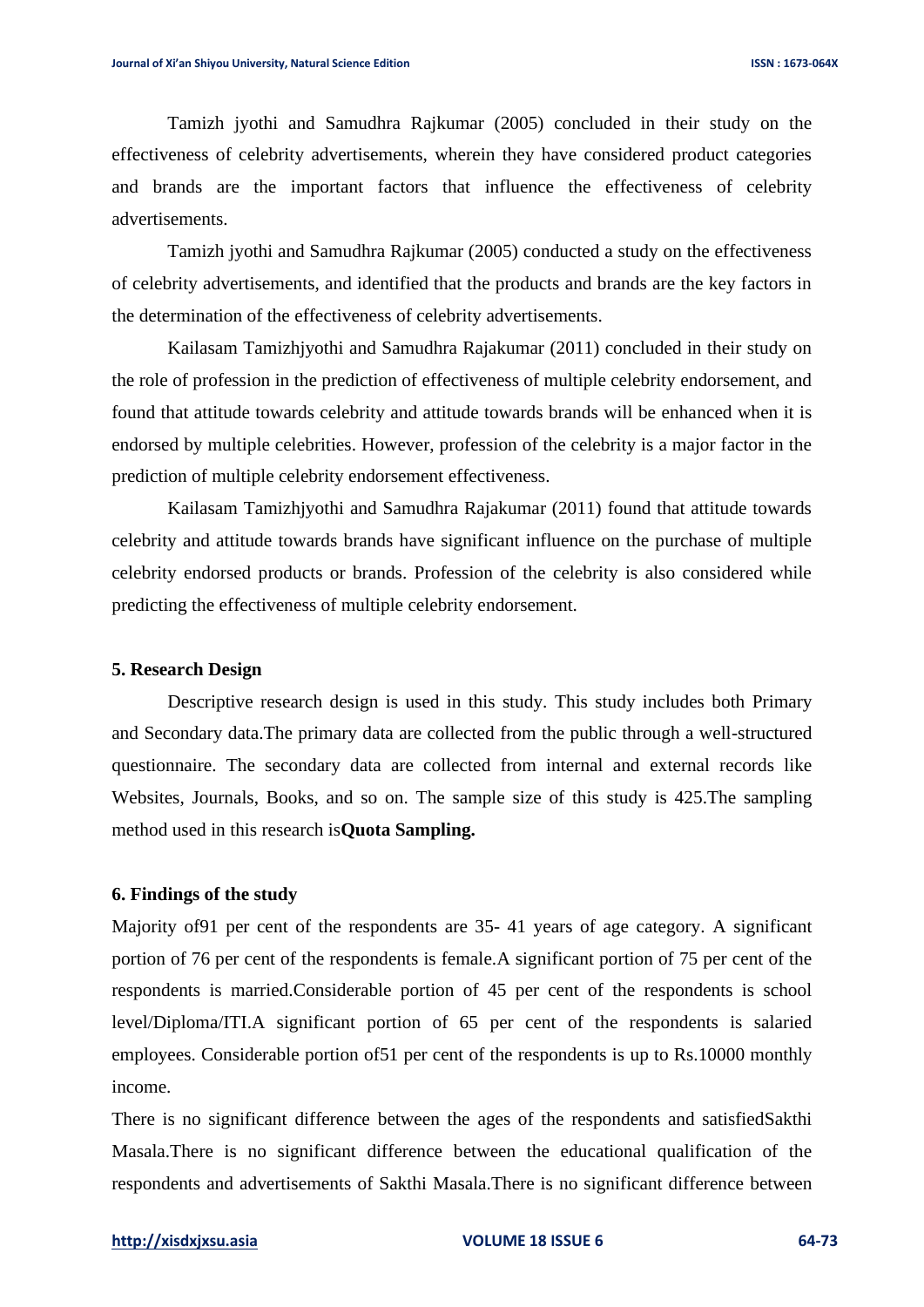the educational qualification of the respondents and leader of Sakthi Masala.There is no significant difference between the educational qualification of the respondents and the reputation of Sakthi Masala.There is no significant difference between the marital status of the respondents and the usage of Sakthi Masala.There is no significant difference between the marital status of the respondents and recommend of Sakthi Masala.There is no significant difference between gender of the respondents and loyal of Sakthi Masala.

The value '4' shows that the respondents are somewhat aware of the opinion about the logo of Sakthi Masala*.*The value '3' shows that the respondents are moderate with the opinion about the recognition of Sakthi Masalaamong other competing brands.The value '3' shows that the respondents are moderate with the opinion about the advertisements of Sakthi Masala*.*The value '3' shows that the respondents are moderate with the opinion about the logo/symbol of Sakthi Masalacomparison with other brands*.*The value '3' shows that the respondents are moderate with the opinion about the mind of Sakthi Masala*.*The value '3' shows that the respondents are somewhat aware of the opinion about the brand awareness of Sakthi Masala.The value '3' shows that the respondents neither agree – nor either agree with the opinion about the taste of Sakthi Masala.The value '3' shows that the respondents disagree with the opinion about the offers of Sakthi Masala.The value '4' shows that the respondents agree with the opinion about the comfortable of Sakthi Masala.The value '4' shows that the respondents agree with the opinion about the reputation of Sakthi Masala*.*The value '4' shows that the respondents agree with the opinion about the leader of Sakthi Masala.The value '3' shows that the respondents neither agree – nor either agree with the opinion about the personality of Sakthi Masala.The value '3' shows that the respondents neither agree – nor either agree with the opinion about the image of Sakthi Masala.The value '4' shows that the respondents agree with the opinion about the understanding of Sakthi Masala.The value '3' shows that the respondents neither agree – nor either agree with the opinion about the promotional of Sakthi Masala.The value '3' shows that the respondents neither agree – nor either agree with the opinion about the usability of Sakthi Masala.The value '3' shows that the respondents neither agree – nor either agree with the opinion about the promises of Sakthi Masala.The value '4' shows that the respondents agree with the opinion about the period of Sakthi Masala.The value '3' shows that the respondents agree with the opinion about the aspects of Sakthi Masala*.*The value '3' shows that the respondents are with neither agree – nor either agree with the opinion about the usage of Sakthi Masala.The value '4' shows that the respondents agree with the opinion about the satisfaction of Sakthi Masala.The value '4' shows that the respondents agree with the opinion about the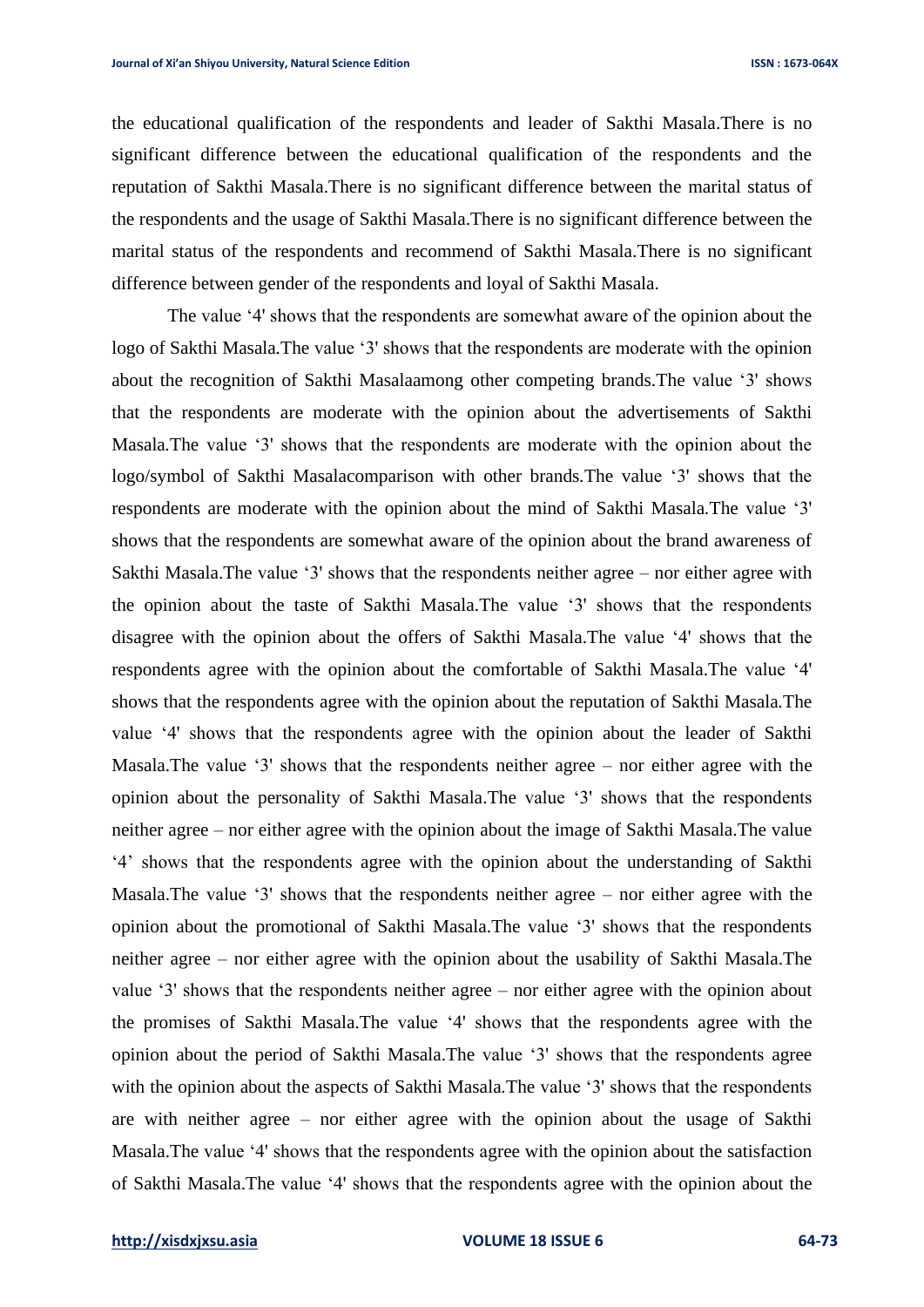loyal of Sakthi Masala.The value '4' shows that the respondents agree with the opinion about the choice of Sakthi Masala.The value '4' shows that the respondents agree with the opinion about the good reputation of Sakthi Masala*.*The value '4' shows that the respondents agree with the opinion about the trust of Sakthi Masala*.*The value '4' shows that the respondents agree with the opinion about the attachment of Sakthi Masala.The value '4' shows that the respondents agree with the opinion about the induce of Sakthi Masala.The value '3' shows that the respondents neither agree – nor either agree with the opinion about the recommend of Sakthi Masala.The value '4' shows that the respondents agree with the opinion about the recommend of Sakthi Masala.The value '2' shows that the respondents disagree with the opinion about the bad experience with this brand of Sakthi Masala.The value '4' shows that the respondents agree with the opinion about the satisfied of Sakthi Masala.

#### **7. Suggestions for the study**

The logo of each masala is not remembered by all the consumers. So the company may create an attractive logo to attract the consumers and also for easy recall.Customers are not fully aware of the Sakthi Masalabrand. The company may introduce more possibilities to create high awareness among consumers via advertisements in TV, newspaper, etc.,Consumers could not recognise the competing brands comparing to each masala. So it is suggested that the company may give attractive packaging, pricing, advertising, etc., will be useful when compared to the competitors brand.Consumers have received information in various ways, not merely through advertisements. Sakthi Masalawhich comes in the mind of consumers at the beginning itself, but the finding shows that it is in moderate level. So the company has to give inputs to the consumers.Taste of each masala is at a moderate level, so the company may improve the level of flavour to attract the consumers.The promotional strategy of Sakthi Masalais not good. So it is suggested that to promote the Sakthi Masala, the company may introduce some offers system like coupons, samples etc., to attract the consumers.The brand offers in neutral level because it does not fulfil the promises of the brand offers.Company has to fulfil the needs and expectation of the consumers when the consumer's expectation is met, then they will promote the brand to others through word-of-mouth. The company may promote the products with good quality, taste etc. to satisfy them.

#### **8. Conclusion**

This study is carried out to understand consumer brand preference towards Sakthi Masala and it is placed first in the market. Even though the Sakthi Masalabrand is placed one